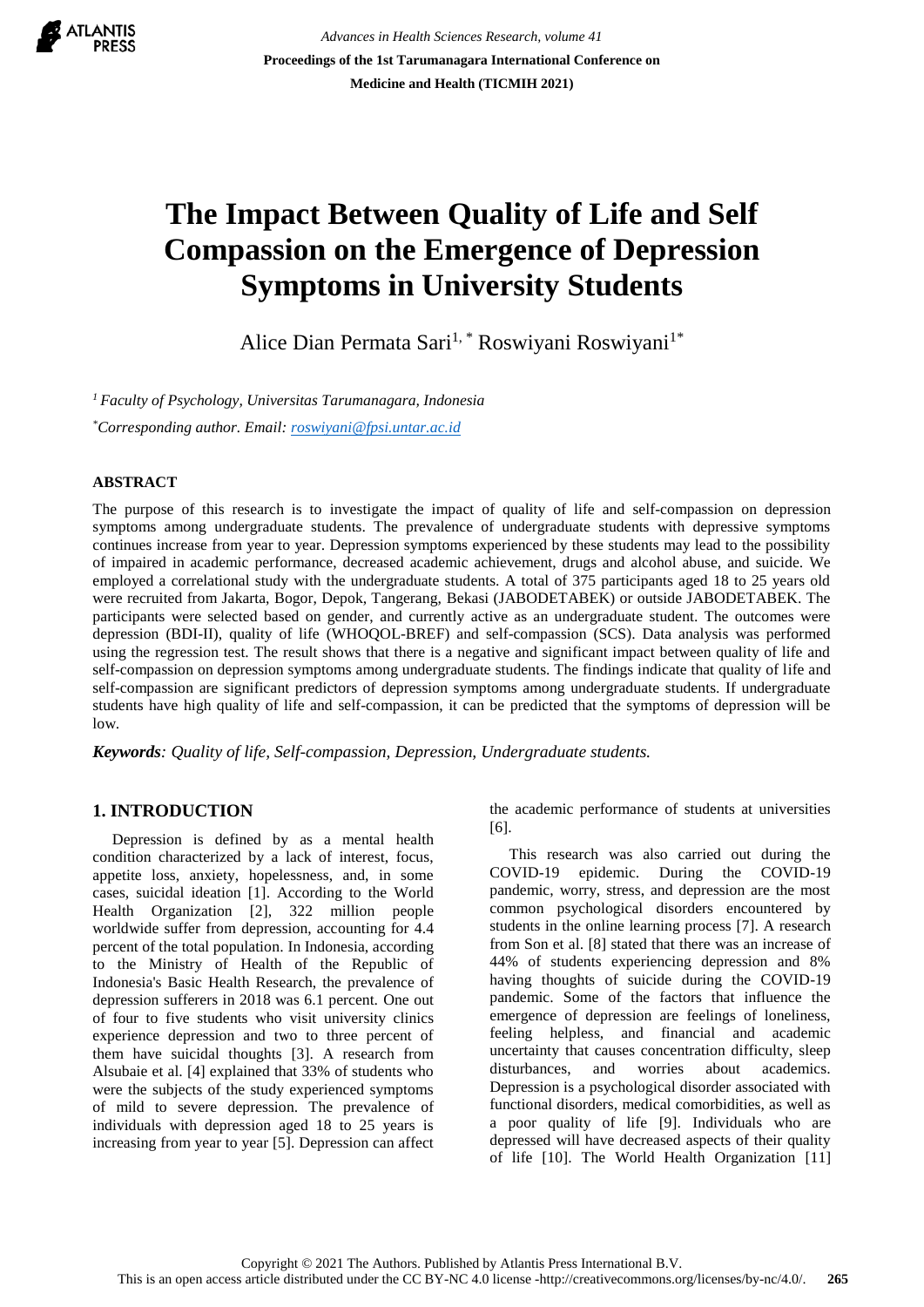defined quality of life as an individual's perception of his position in life in the context of the culture and value system in which individuals live and relates to the goals, expectations, and standards they set. A research conducted by Li et al [12] on students in Macau, Hong Kong, and China explained that academic pressures that students face, tends to cause students to experience symptoms of depression. However, if students have a positive and optimistic perspective in dealing with lectures, the tendency for depressive symptoms will be lower. Furthermore, in students, the emergence of depression can lead to a low quality of life which can result in a decrease in achievement [10].

 Kugbey et al. [1] stated that symptoms of depression experienced by individuals such as the emergence of sadness, hopelessness, helplessness and a bad view of life will have an impact on the quality of life of the individual. Sadness, hopelessness, helplessness, and a bad view of life are characteristics of individuals who have low self-compassion [13]. Neff [13] defined self-compassion as the attitude of an individual who is open to himself and willing to accept their situation, therefore they are able to have compassion for themselves even though they are in an unpleasant situation. Low self-compassion in individuals aged 19 to 66 years can be used as a predictor of symptoms of depression [14]. Previous meta-analyses [15] explained that when someone has high self-compassion, they tend to experience lower depression, anxiety, and stress. López et al. [16], explained that there are several cross-sectional studies in which three aspects of self-compassion, namely self-judgment, isolation, and over identification, show a relationship with the emergence of symptoms of depression in college students. Furthermore, Madmoli et al. [17] suggested that self-compassion can be one of the predictors in improving psychological wellbeing in students with depression.

 According to Ribeiro et al. [18], depression is one of the problems that is becoming more prevalent among students, and it is linked to the prevalence of anxiety in students. According to Evans et al. [19], college students experience depression and anxiety six times more than the general population. Students who have higher self-compassion are predicted to have life satisfaction, develop self-identity, and avoid negative influences [20]. Thus, based on the explanation above, the objectives of this study were to determine whether there is an impact quality of life and self-compassion on the emergence of symptoms of depression in students.

### **2. RESEARCH METHODS**

#### *2.1. Participants*

 There were 375 participants from various cities in Indonesia who were included in this study. Characteristics of participants of this study are domiciled in Indonesia, man or woman, aged 18 to 25 years, and are active undergraduate students (S1). A total of 34 participants were man and 341 participants were woman. There were 340 participants who took online lectures while the other 35 participants did not take online lectures.

#### *2.2. Measurement*

 The measurement of depressive symptoms was the Beck Depression Inventory-II (BDI-II) from Beck et al. [21]. The internal consistency reliability coefficient value was  $\alpha = 0.874$  and the questionnaire consists of 21 statement items.

 Meanwhile, the instrument used in measuring the quality of life was adapted from a construct designed by WHO with the World Health Organization Quality of life-BREF [11]. The WHOQOL-BREF consists of 26 items which are divided into four main dimensions, namely (a) physical health, (b) psychological health, (c) social relationships and (d) environment. The coefficient value of internal consistency reliability  $(\alpha)$ ranges from 0.57 to 0.78 for each dimension. According to Sekarwiri [22] the WHOQOL-BREF instrument is a valid measuring instrument with r per domain ranging from 0.89 to 0.95.

 The measurement of the self-compassion was using the Self-Compassion Scale (SCS) owned by Neff [23]. The questionnaire used was translated by Sugianto et al. [24] into Indonesian. SCS is a self-report measurement with 26 statement items that produce a self-compassion score. There were 13 positive items and 13 negative items into three main dimensions. The validity of this instrument is 0.910 and internal consistency reliability coefficient value was  $\alpha = 0.872$ [24].

## *2.3. Research Design and Procedure*

 This research was quantitative research. Data retrieval was carried out by distributing online questionnaires in regional coverage in Indonesia. Participants were asked to fill out a questionnaire that the researcher has prepared via Google Forms. Data processing was carried out using the SPSS program with 25.00 version. Analysis of the data used in this study consist of reliability test, item validity test, normality test, relationship test, and descriptive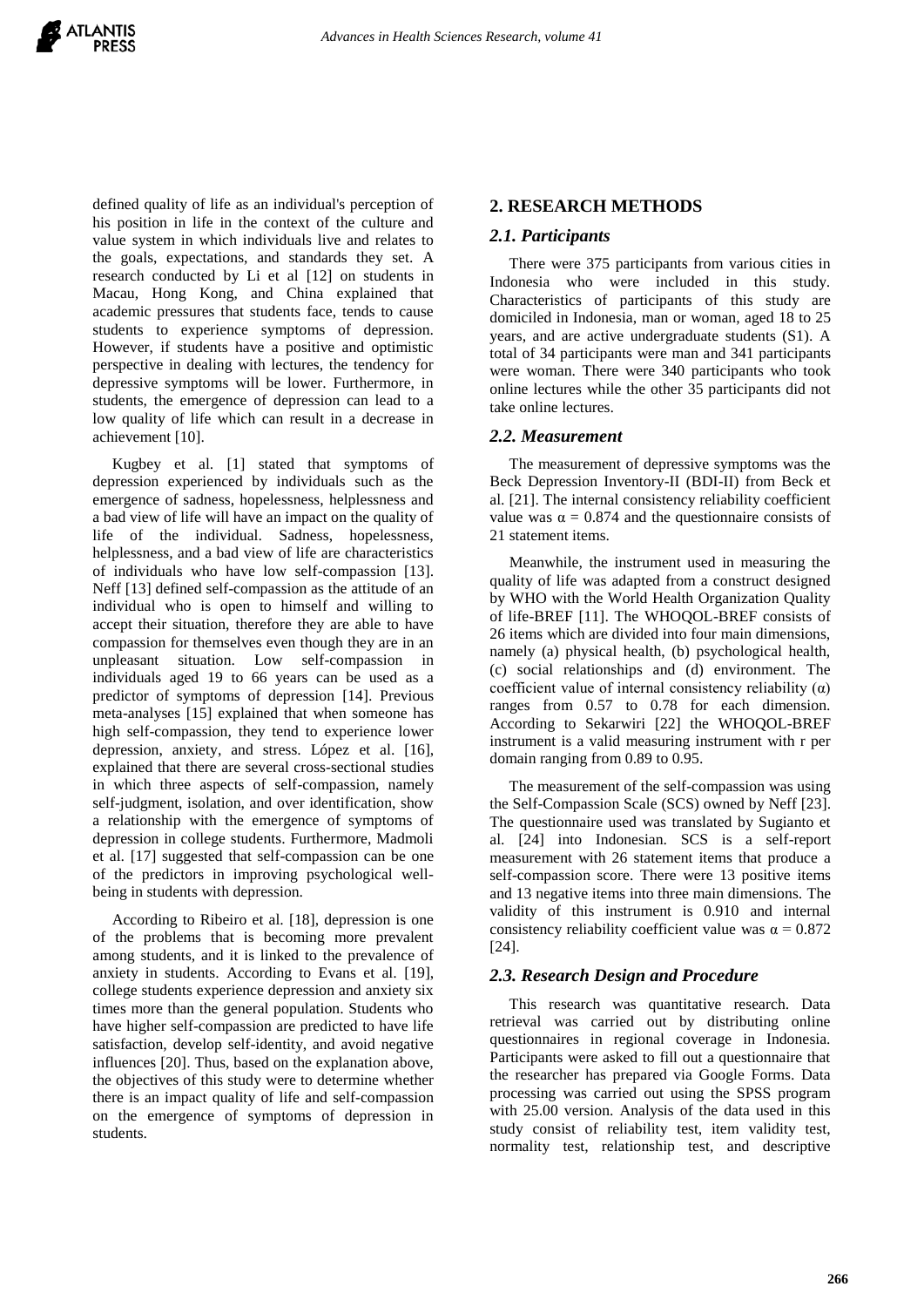statistics. The results of data processing were reported in the form of narratives and tables.

 Normality data distribution and measurement reliability were also tested in this study. Pearson correlation analysis was used to tested the correlation between variables.

## **3. RESULTS AND DISCUSSION**

 Based on the results of the normality test using one sample Kormogorov-Smirnov on the variables of quality of life, self-compassion and symptoms of depression, it was found that these three variables were normally distributed ( $p = 0.534 > 0.05$ ).

 Table 1 shows Pearson correlation of the variables. Results show that there was a significant negative relationship between quality of life and depressive symptoms  $(r(375) = -0.519, p = 0.000 < 0.05)$ . And it shows that there was a significant negative relationship between self-compassion and depressive symptoms  $(r(375) = -0.588, p = 0.000 < 0.05)$ .

 The findings reveal that self-compassion and quality of life are characteristics that can predict the onset of depression symptoms in students. The impact of characteristics of quality of life and selfcompassion on the appearance of depressive symptoms in students was 42 percent  $(r<sup>2</sup>(375)) = -$ 0.420,  $p = 0.000 < 0.05$ ) in this study. The results of this study are in accordance with previous studies that quality of life and self-compassion significantly affect depression symptoms felt by students [12, 15].

 The findings also show that there is a link between characteristics of quality of life, such as psychological health, social interactions, and the environment, and the emergence of depression symptoms. The magnitude of the influence of the four aspects of quality of life on the emergence of depressive symptoms is 31.2 percent.

**Table 1 Pearson's correlation matrix of the variables**

|                    | Depression symptoms |       |      |
|--------------------|---------------------|-------|------|
|                    | r                   | Sig.  |      |
| Quality of<br>Life | $-0.519**$          | 0.000 | Sig. |
| Self<br>Compassion | $-0.588**$          | 0.000 | Sig. |
|                    |                     |       |      |

 On the aspect of psychological health has a significant negative effect on symptoms of depression.

This study found that psychological health had the most significant influence on the appearance of depressive symptoms in college students. When individuals have good psychological health, it makes individuals less likely to experience depression. A research by Kadir et al. [25] revealed that poor quality of life among college students has a relationship with low self-esteem, to depression. In accordance with what was revealed by Ribeiro et al. [18], there is a relationship between psychological aspects and symptoms of depression. Such as academic pressure, a person's perfectionist standards, and negative thoughts can make individuals in emotionally stressful situations that have an impact on depressive symptoms. Research conducted, found that low quality of life tends to be associated with burn out syndrome, sleep disturbances, irritability, feeling tired all the time, unable to concentrate, stress, to depression [18].

 A research by Kadir et al. [25] also revealed that poor quality of life among college students is related to psychosocial dimensions, such as poor interpersonal relationships. This study found that social relationships have a negative and significant effect on depressive symptoms. In line with several previous findings [26, 27, 28], the social support from family, friends, and other people can predict a person's wellbeing or tendency to depression. Social support is included in the dimensions of social relations, revealed by Alsubaie et al. [4]. It has a positive role on the mental health and quality of life of individuals because it is able to help individuals feel valued and connected to their social environment. Furthermore, relationships between friends, lecturers, parental expectations, or peer pressure are some examples of factors in social relationships.

 The next area of quality of life to consider is the environment and its relationship to depression symptoms. Environmental aspects include such as individual residence (condition, availability of housing to carry out all life activities as well as facilities and infrastructure that can support life), financial resources, freedom, physical safety, health and social care including accessibility and quality, home environment, opportunities to acquire new information and skills, participation and opportunities to engage in recreational and enjoyable activities in leisure time. The physical environment including pollution, noise, traffic, and climate and transportation. In this study, it did not ask for clarity about the financial situation, or the condition of the participant's residence so that the researcher did not know the state of the environmental dimensions in more depth. However, this study shows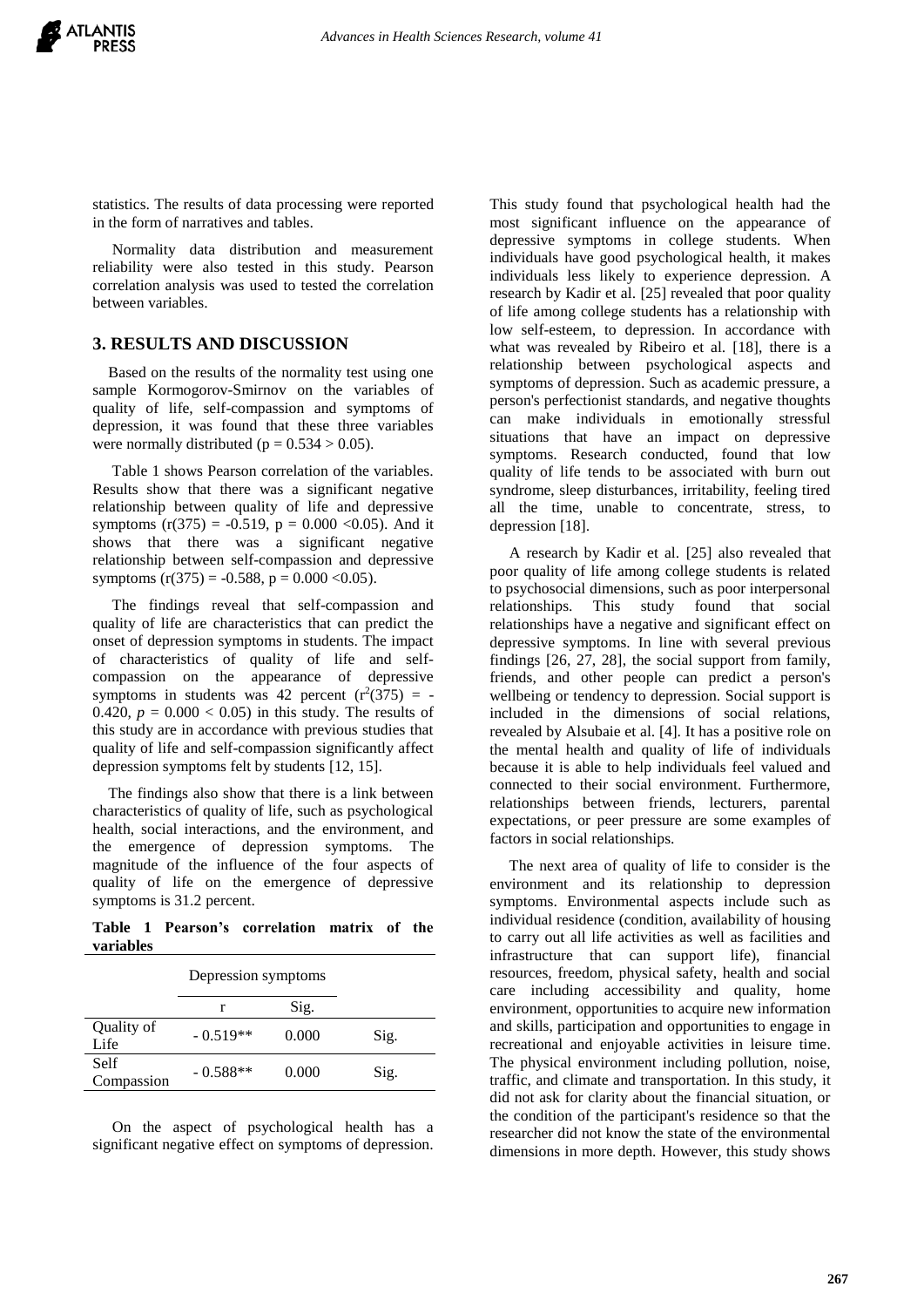that there is a negative and significant effect between the environmental dimensions on the appearance of depressive symptoms. A research from Hultman et al. [29] found that whether or not an individual's financial condition can predict an individual's quality of life. Further research by Islam et al. [30] found that students from poor economic backgrounds had a higher risk of depression than students with good economic factors. The research of Yu et al. [31] also found that students who have a poor home environment (such as relationships with parents/siblings, closeness to people at home, family completeness) tend to experience symptoms of depression.

 The study's findings also revealed that the three components of self-compassion had a 35.3 percent impact on the appearance of depression symptoms. The first is self-kindness and self-judgment [23], in which people are able to accept and understand themselves as they are and do not harm or judge themselves when they fail or suffer. Meanwhile, in contrast to the dimensions of self-kindness, namely self-judgment which is an attitude of hostility, low self-esteem and self-criticism. This study has similar results from the research of Soysa and Wilcomb [32] where self-judgment can predict depressive symptoms. This is likely to happen because selfjudgment is an attitude of low self-esteem and selfcriticism because individuals reject feelings, thoughts, impulses, actions, and self-worth, causing them to respond excessively to what is happening [23]. Higher self-kindness tends to be able to make individuals not experience self-judgment so they can avoid feelings of excessive guilt or negative thoughts, as well as minimize the occurrence of mental problems in individuals [33].

 The second aspect is common humanity and isolation, in which individuals are able to see hardships, failures, and obstacles as a natural part of human life rather than separating and isolating themselves [23]. A research by Cacioppo et al. and Hawkley and Cacioppo [16] revealed that when individuals choose to isolate themselves, there are risk factors for developing depressive symptoms. This is because a feeling of loneliness will arise which if left unchecked can disrupt the psychological well-being of individuals. The third dimension of self-compassion, namely mindfulness and over identification, also has a negative and significant effect on symptoms of depression. In this aspect, individuals are expected to be able to see clearly, accept, and face reality without judging what is happening in a situation [23]. Mor and Winquist's research [16] showed that when individuals

over-identify, they involve negative thoughts and emotions, they tend to have a negative effect on the individual's mental health. On the other hand, Soysa and Willcomb's [32] research showed that individuals who are more mindful tend to be able to deal with and deal with a problem. These individuals tend not to judge themselves or the situation, and do not arise negative thoughts and feelings of guilt that are excessive to minimize the symptoms of depression.

 Based on the description of the participants in this study, the students showed that the quality of life values in students were at a moderate level  $(M = 47.75)$ dan  $SD = 9.54$ ). Meanwhile, participants' description of self-compassion tends to be low (*M =* 2.80 dan SD = 0.55). As well as participants' descriptions of depression symptoms, participants experienced moderate depression symptoms (*M* = 22.09 dan *SD =* 10.052). Based on the data obtained, the five most common symptoms of depression were (1) mood swings throughout the day, almost every day (75.73%), (2) insomnia (sleeping disorder) or hypersomnia (excessive amount of sleep) almost every day ( 75.73%), (3) decrease ability to think or concentrate or indecisiveness most days (71.47%), (4) fatigue or loss of energy most days (66.4%), and (5) feelings of worthlessness or guilt appear significantly almost daily which is often unreasonable (65.33%).

# **4. CONCLUSION AND SUGGESTION**

 The objective of this research is to find out the effect of quality of life and self-compassion on the emergence of symptoms of depression in students. The results obtained indicated that there is a negative and significant effect between quality of life, selfcompassion, on the emergence of symptoms of depression in students. This means that quality of life and self-compassion are predictors of the emergence of depression symptoms in students. When students have higher quality of life and self-compassion, it can be predicted that the symptoms of depression experienced by students will be lower.

 Furthermore, the students in this study tended to have a low level of self-compassion and a moderate level of quality of life. Moderate depression describes the symptoms of depression that students encounter.

 The limitation of this study is related to the research sample. The sample in this study has a wide scope, the distribution of data is not evenly distributed, and there are still some areas that have not been reached or are reached but not many have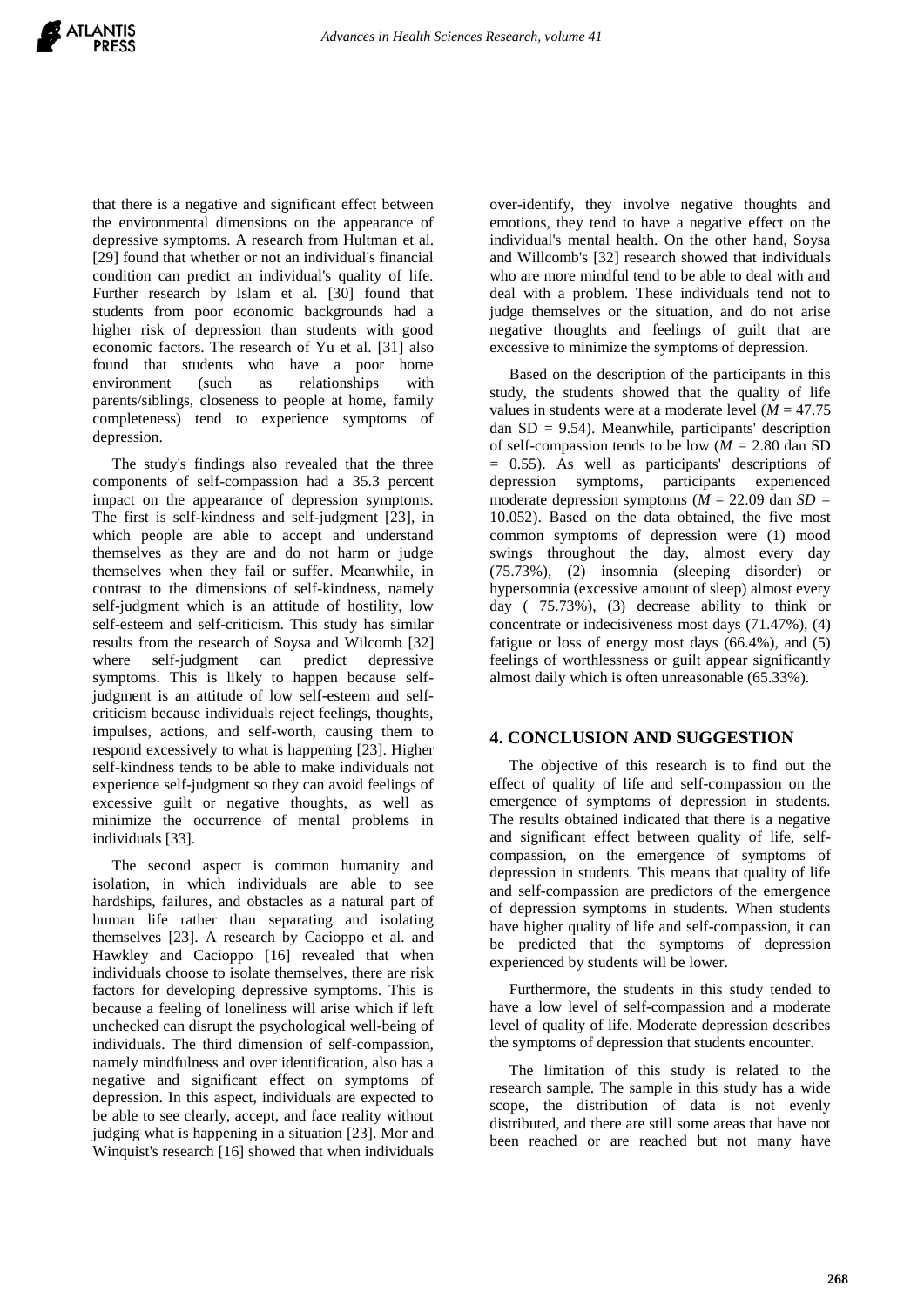participated. The suggestions that the researcher can convey as input for further research are (1) choosing a more specific area coverage compared to a very broad area; (2) looking for the relationship between the variables of quality of life and self-compassion with other variables such as stress, anxiety, or associated with other mental disorders.

## **REFERENCES**

- [1] Kugbey, N., Asante, K. O., & Meyer-Weitz, A. (2019). Depression, anxiety and quality of life among women living with breast cancer in Ghana: mediating roles of social support and religiosity. Supportive Care in Cancer, 1-8. https://doi.org/10.1007/s00520-019-05027-1
- [2] World Health Organization. (2017). Depression and other common mental disorders: Global health estimates. Geneva: World Health Organization. Licence: CC BY-NC-SA 3.0 IGO
- [3] Dharma, A. S. (2019). Gambaran Depresi pada Mahasiswa Universitas X di Jakarta. *Provitae: Jurnal Psikologi Pendidikan*, *12*(2).
- [4] Alsubaie, M. M., Stain, H. J., Webster, L. A., & Wadman, R. (2019). The role of sources of social support on depression and quality of life for university students. *International Journal of Adolescence and Youth*, *24*(4), 484-496. https://doi.org/10.1080/02673843.2019.1568887
- [5] Mojtabai, R., Olfson, M., & Han, B. (2016). National trends in the prevalence and treatment of depression in adolescents and young adults. *Pediatrics*, *138*(6), e20161878.
- [6] Karthikason, G., Setyawati, L. (2017). Prevalensi Depresi pada Mahasiswa Semester 7 di Fakultas Kedokteran Universitas Udayana tahun 2014. *Intisari Sains Medis 8*(2): 155-159. doi: 10.1556/ism.v8i2.133
- [7] Hasanah, Uswatun, Ludiana, Immawati, & Livana. (2020). Psychological Description of Students in the Learning Process During Pandemic Covid-19. *Jurnal Keperawatan Jiwa*, *8*(3), 299-306. doi: https://doi.org/10.26714/jkj.8.3.2020.299-306
- [8] Son, Y. H., Oh, S. S., Jang, S. I., Park, E. C., & Park, S. H. (2020). Association between commensality with depression and suicidal

ideation of Korean adults: the sixth and seventh Korean National Health and Nutrition Examination Survey, 2013, 2015, 2017*. Nutrition Journal, 19*(1), 1-15.

- [9] Zhang, Y. S., Rao, W. W., Cui, L. J., Li, J. F., Li, L., Ng, C. H., ... & Xiang, Y. T. (2019). Prevalence of major depressive disorder and its socio-demographic correlates in the general adult population in Hebei province, China. *Journal of affective disorders*, 252, 92-98. https://doi.org/10.1016/j.jad.2019.01.049
- [10] Pratama, A. (2018). Pengaruh Depresi Terhadap Kualitas Hidup pada Mahasiswa Semester Enam Tahun Akademik 2017/2018 Fakultas Kedokteran Universitas Kristen Maranahta (Doctoral dissertation, UNIVERSITAS KRISTEN MARANATHA).
- [11] World Health Organization (1997) WHOQOL: Measuring quality of life. Programme on Mental Health Division of Mental Health and Prevention of Substance Abuse World Health.
- [12] Li, L., Lok, G. K., Mei, S. L., Cui, X. L., An, F. R., Li, L., ... & Xiang, Y. T. (2020). Prevalence of depression and its relationship with quality of life among university students in Macau, Hong Kong and mainland China. *Scientific Reports*, *10*(1), 1-8. https://doi.org/10.1038/s41598-020- 72458-w
- [13] Neff, K. D. (2011). Self-compassion, self-esteem, and well‐being*. Social and personality psychology compass, 5*(1), 1-12.
- [14] Krieger, T., Berger, T., & grosse Holtforth, M. (2016). The relationship of self-compassion and depression: Cross-lagged panel analyses in depressed patients after outpatient therapy. *Journal of affective disorders*, 202, 39-45. https://doi.org/10.1016/j.jad.2016.05.032
- [15] Kim, C., & Ko, H. (2018). The impact of selfcompassion on mental health, sleep, quality of life and life satisfaction among older adults. *Geriatric Nursing*, *39*(6), 623-628. https://doi.org/10.1016/j.gerinurse.2018.06.005
- [16] López, A., Sanderman, R., & Schroevers, M. J. (2018). A close examination of the relationship between self-compassion and depressive